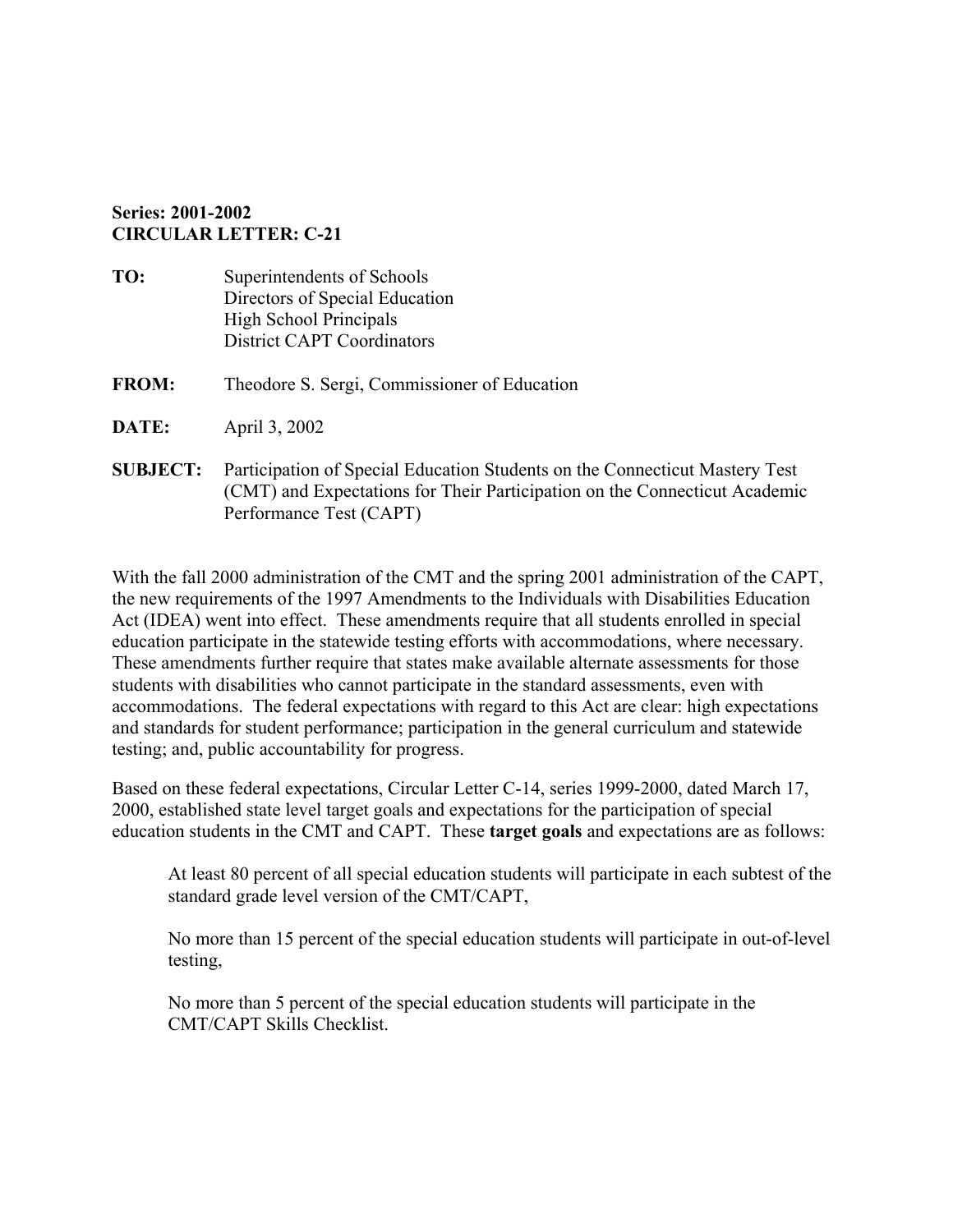As you can see from in the table below, the number and percentage of special education students who participated in the standard CMT for 2001 was a substantial increase over the 2000 participation rate. This increase is attributable, in part, to a general increase in district awareness regarding state and federal expectations. This increase in participation is also attributable to district level examination of the performance of special education students on prior out-of-level tests. Statewide data, as well as district level data, released last fall demonstrate that significant numbers of students achieved goal when tested out-of-level, indicating low expectations on the part of Planning and Placement Teams.

On a related note, one can also see from this table that the participation of students enrolled in bilingual education and English-as-a-second-language (ESL) programs has increased as well. This is primarily due to the change in state statutes, effective July 1, 2001, in which exemption from test participation for students enrolled in these programs is limited to 10 school months or less.

|             |                          |            | <b>English as a Second</b> |            |            |            |                         |            |
|-------------|--------------------------|------------|----------------------------|------------|------------|------------|-------------------------|------------|
|             | <b>Special Education</b> |            | <b>Bilingual Education</b> |            | Language   |            | <b>Total Population</b> |            |
|             | 2000                     | 2001       | 2000                       | 2001       | 2000       | 2001       | 2000                    | 2001       |
| Grade 4     |                          |            |                            |            |            |            |                         |            |
| Mathematics | 3,293                    | 3,998      | 359                        | 743        | 212        | 555        | 41,473                  | 42,813     |
|             | $(64.1\%)$               | $(77.0\%)$ | $(44.7\%)$                 | $(78.4\%)$ | $(32.0\%)$ | $(71.1\%)$ | $(93.6\%)$              | $(96.0\%)$ |
| Reading     | 2,964                    | 3,630      | 350                        | 717        | 199        | 550        | 41,070                  | 42,374     |
|             | $(57.7\%)$               | $(69.9\%)$ | $(43.5\%)$                 | $(75.6\%)$ | $(30.0\%)$ | $(70.4\%)$ | (92.7%)                 | $(95.0\%)$ |
| Writing     | 2,994                    | 3,579      | 342                        | 673        | 199        | 545        | 40,904                  | 42,180     |
|             | $(58.3\%)$               | $(68.9\%)$ | $(42.5\%)$                 | $(71.0\%)$ | $(30.0\%)$ | $(69.8\%)$ | (92.3%)                 | $(94.6\%)$ |
| Grade 6     |                          |            |                            |            |            |            |                         |            |
| Mathematics | 3,342                    | 4,309      | 165                        | 433        | 82         | 313        | 41,018                  | 43,105     |
|             | $(60.8\%)$               | $(73.2\%)$ | $(31.6\%)$                 | $(69.2\%)$ | (17.3%)    | $(61.0\%)$ | $(92.7\%)$              | $(94.7\%)$ |
| Reading     | 3,163                    | 4,084      | 160                        | 423        | 79         | 305        | 40,836                  | 42,948     |
|             | $(57.6\%)$               | $(69.4\%)$ | $(30.7\%)$                 | $(67.6\%)$ | $(16.7\%)$ | $(59.5\%)$ | $(92.3\%)$              | $(94.4\%)$ |
| Writing     | 3,201                    | 4,155      | 160                        | 406        | 78         | 303        | 40,785                  | 42,880     |
|             | $(58.3\%)$               | $(70.6\%)$ | $(30.7\%)$                 | $(64.9\%)$ | $(16.5\%)$ | $(59.1\%)$ | $(92.2\%)$              | $(94.2\%)$ |
| Grade 8     |                          |            |                            |            |            |            |                         |            |
| Mathematics | 3,412                    | 4,124      | 58                         | 235        | 88         | 251        | 38,761                  | 41,037     |
|             | $(60.9\%)$               | $(71.1\%)$ | $(12.2\%)$                 | $(56.5\%)$ | $(22.0\%)$ | $(56.8\%)$ | $(91.7\%)$              | $(93.8\%)$ |
| Reading     | 3,374                    | 4,108      | 55                         | 240        | 74         | 248        | 38,758                  | 41,120     |
|             | $(60.3\%)$               | $(70.8\%)$ | $(11.5\%)$                 | (57.7%)    | $(18.5\%)$ | $(56.8\%)$ | $(91.6\%)$              | $(94.0\%)$ |
| Writing     | 3,355                    | 4,100      | 48                         | 222        | 70         | 240        | 38,613                  | 40,935     |
|             | $(59.9\%)$               | $(70.7\%)$ | $(10.1\%)$                 | $(53.4\%)$ | $(17.5\%)$ | $(54.3\%)$ | $(91.3\%)$              | $(93.6\%)$ |

## **NUMBER AND PERCENTAGE OF STUDENTS WHO PARTICIPATED IN THE STANDARD CMT 2000 AND 2001**

We're hopeful that our CAPT data will reflect the same increase in participation across all programs. However, the high proportion of absenteeism in some districts negatively affects CAPT participation rates. Districts need to aggressively promote student attendance and conduct make-up testing.